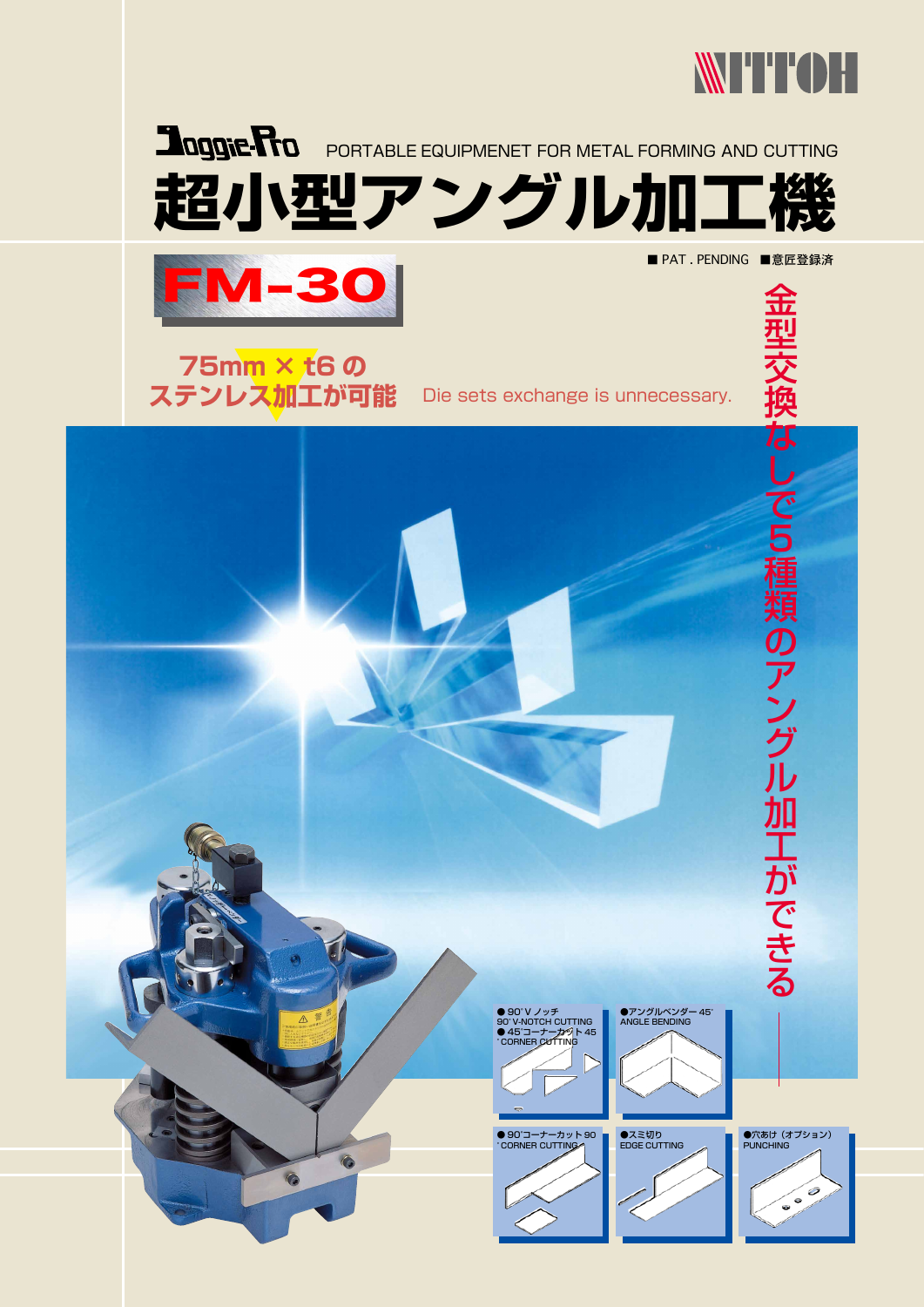

# **金型交換不要で作業性抜群。** 75mm×t6ステンレスアングルの加工も できる小型・高性能機。

Imagine what the DOGGIE-Pro can do for you. NITTOH DOGGIE forming machines offer ultimate versatility for angle steel and *l* or stainless stee up to 75 x 75 x t6mm for greatly improving productivty.



#### ■クラス最大の加工性能。Max. forming capacity of this class.

標準セットだけで、ステンレスアングル 75mm × t6 の加工が可能。 Rated at 23 tons. It can handle angle steel or stainless steel up to 75 x 75 x t6mm.

#### ■面倒な加工金型の交換が不要です。No need for troublesome exchange of tooling dies.

Ⅴノッチ/コーナーカット金型とベンダー金型が組み込まれていますので、金型の交換作業をする必要がありません。

V notching / corner cut and bending dies are already incorporated, and thare is no need to exchange dies.

### **■レバーの切り換えだけで、異なる作業へもスムーズに移行できます。**

Twin cylinder system with a changeover lever.

ダブルシリンダー方式の採用により、レバーの切り換えだけで V ノッチ、90°·45°コーナーカット、ベンディング加工の一連の作業が スムーズにできます。また、オプションのパンチャー刃物をセットすれば、穴開け作業も可能。

Unlike most competitor units, special changeover lever permits steel forming to be done from V notching or corner cutting to bending,

and vice versa-much faster and easier than other. Optional punching units only are required to exchange.



●クランプベース Clamp base



# ■クランプベースにより、加工時の位置合わせもラクラク。Easy positioning with **Clamp bases**.

クランプベースを調整することにより、3mm 〜 6mm 用の V ノッチ、90°・45°コーナーカットの位置合わせが簡単にできます。 It is easy to position V notch for 3mm to 6mm,  $90^\circ$  or 45° corner cut by adjusting clamp bases.

#### ■小型・軽量で、現場への持ち運びも可能。Compactness and portability.

本体と油圧ユニットが別々のヤパレートタイプなので、現場への移動も容易です。

This versatile forming machine is designed to use with a separated hydraulic pump for portable or fixed applications.

#### **. 『作業に応じてポンプが選べます**。Wide choice of hydraulic pumps.

作業頻度に応じて、高速型ポンプ (450W デラックス型)、超軽量型ポンプ (350W スタンダード型) の選択が可能です。 (お手持ちの油圧ポンプユニットも使用可能。ただし、圧力は 70MPa が発生するもので、油圧カプラーは同種のものに合わせて下さい。) Use with any 70MPa NITTOH hydraulic pump, UP-45SVG - 0.45kw high speed or UP-35RH - 0.35kw lightweight and compact type with 2-way solenoid valve and foot-operated switch. Can be used with your pumps on hand having presaure rating of 70MPa.



**■家庭用 100V 電源で OK** a Hydraulic pump works on normal power supply 100V.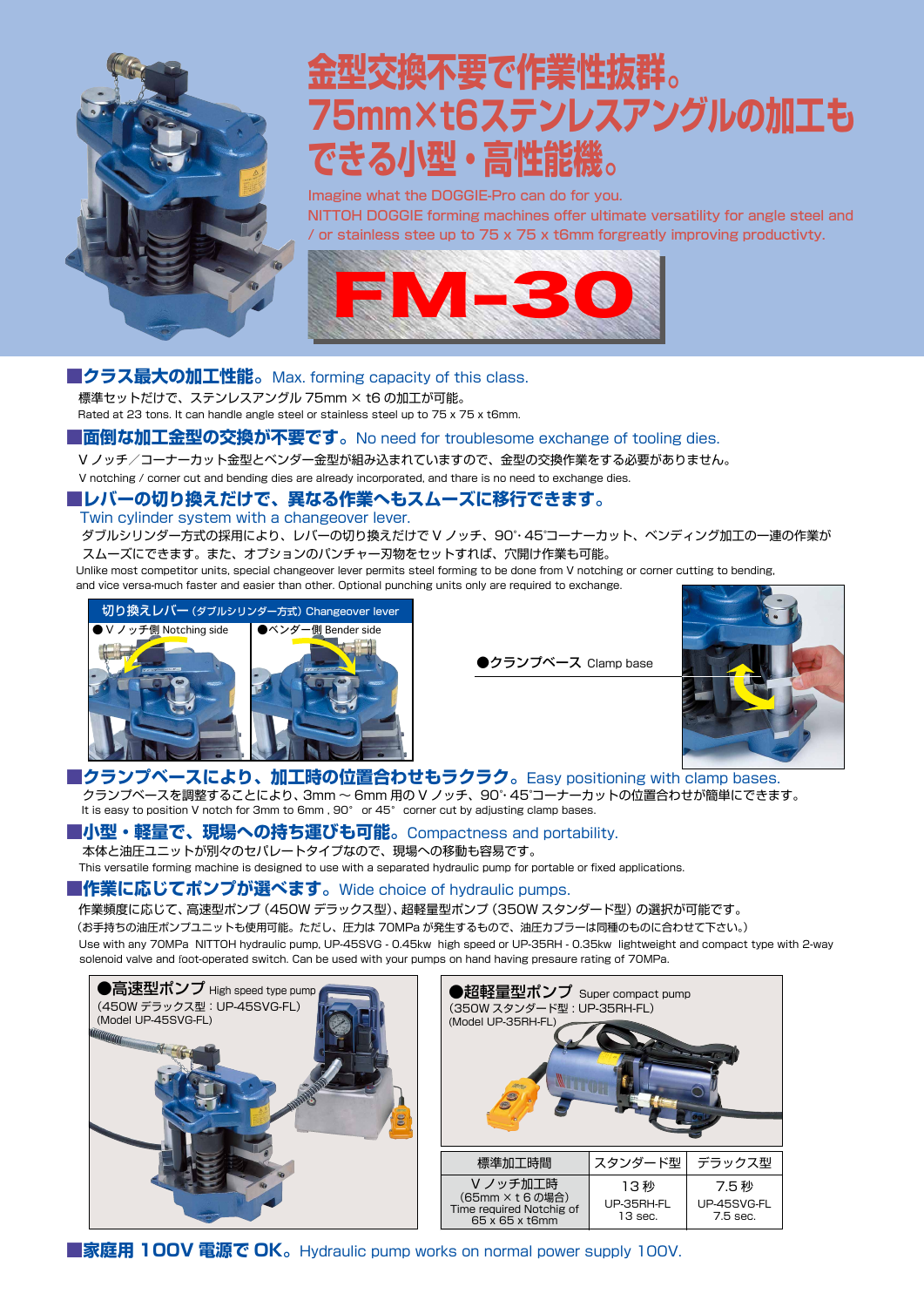# 金型交換なしで、5種類のアングル加工ができます。



# 穴あけ (オプション) Punching



## ■特別付属品 Optional punching unit

| 型式 Type    | 品 名                                    |  |  |  |
|------------|----------------------------------------|--|--|--|
| P-75       | パンチ・ダイス用ホルダー punching die set          |  |  |  |
| P-11       | φ 1 1 mm パンチ・ダイス刃物 punch & die         |  |  |  |
| P-11 長穴(L) | 11×16.5mm パンチ・ダイス刃物 oblong punch & die |  |  |  |
| P-13       | φ 13mm パンチ・ダイス刃物 punch & die           |  |  |  |
| $P-14$     | φ 14mm パンチ・ダイス刃物 punch & die           |  |  |  |
| P-14 長穴(L) | 14×18mm パンチ・ダイス刃物 oblong punch & die   |  |  |  |
| P-15       | φ 15mm パンチ・ダイス刃物 punch & die           |  |  |  |
| P-18       | φ 18mm パンチ・ダイス刃物 punch & die           |  |  |  |

※ステンレスの穴あけ加工には使用できません。 \*Not available for stainless punching.